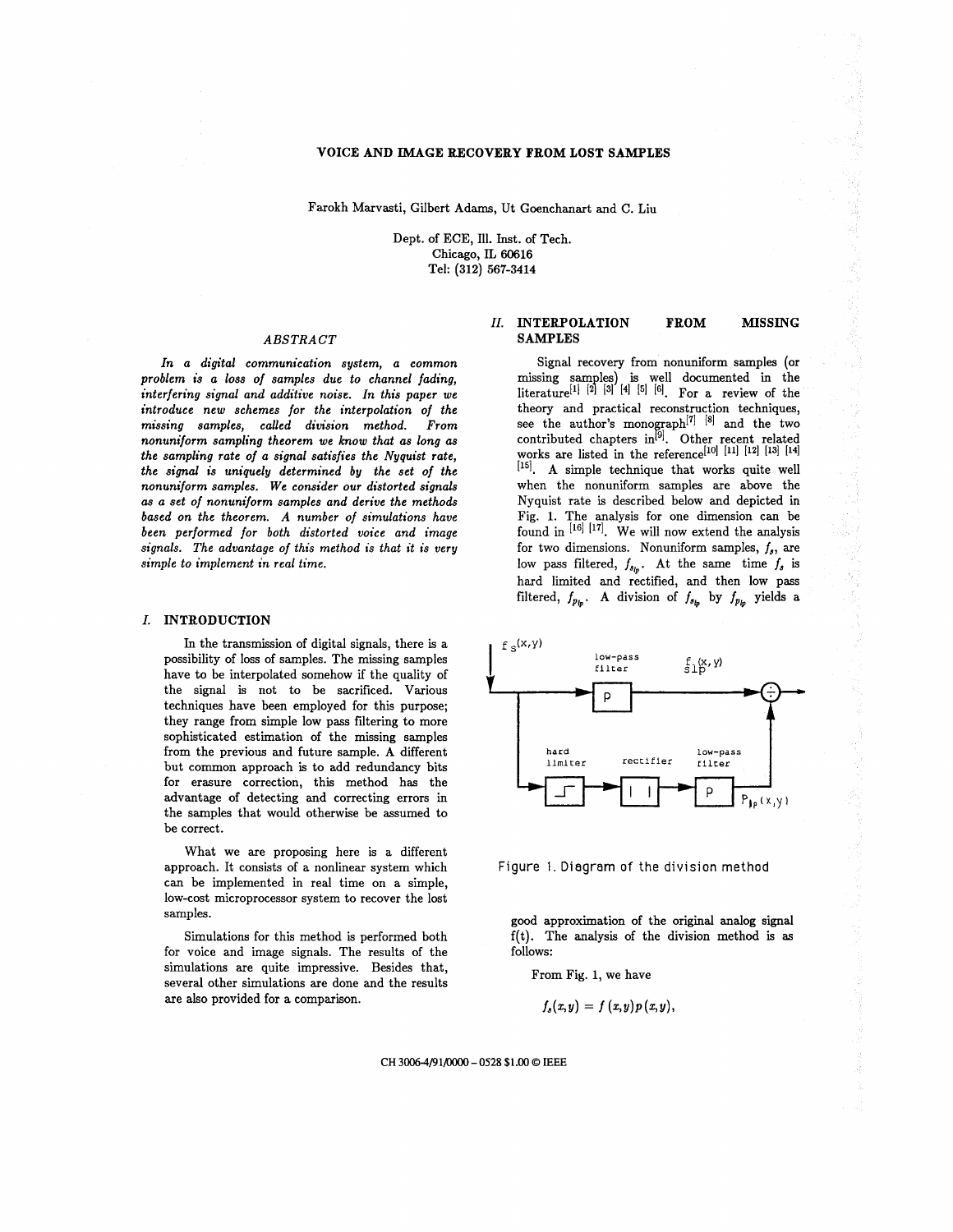where the comb function, p(x,y), is defined **as** 

$$
p(x,y)=\sum_{m}\sum_{n}\delta(x-x_{nm},y-y_{nm}),
$$

we now define the following functions

$$
h_1(x,y) = x - nT_1 - \theta_1(x,y) h_2(x,y) = x - mT_2 - \theta_2(x,y)
$$

where  $T_1$ ,  $T_2$  are average sample densities at each dimension and  $\theta_1(x,y), \theta_2(x,y)$  are the diviation of the non-uniform samples. Where for any integer values of n and m,

$$
h_1(x_{nm},y_{nm})=h_2(x_{nm},y_{nm})=0.
$$

An impulse in two dimensional space can be written **as** 

$$
\delta(x-x_{nm},y-y_{nm}) = |J| \delta[h_1(x,y),h_2(x,y)],
$$

where J is the Jacobian and defined as

$$
J = \begin{vmatrix} \frac{\partial h_1}{\partial x} & \frac{\partial h_2}{\partial x} \\ \frac{\partial h_1}{\partial y} & \frac{\partial h_2}{\partial y} \end{vmatrix} = \begin{vmatrix} \frac{\partial h_1}{\partial x} & \frac{\partial h_2}{\partial y} - \frac{\partial h_1}{\partial y} & \frac{\partial h_2}{\partial x} \end{vmatrix}
$$

or

$$
|J| = \left| \left[ 1 - \frac{\partial \theta_1}{dx} \right] \left[ 1 - \frac{\partial \theta_2}{dy} \right] - \left[ 1 - \frac{\partial \theta_1}{dy} \right] \left[ 1 - \frac{\partial \theta_2}{dx} \right] \right|
$$

Therefore,

$$
p(x,y) = \sum_{m} \sum_{n} |J| \delta\left(x - nT_1 - \theta_1(x,y), y - mT_2 - \theta_2(x,y)\right)
$$

Using Fourier series expansion, we get

$$
p(x,y) = \frac{|J|}{T_1 T_2} \sum_{m} \sum_{n} e^{-j(\frac{2m \pi \phi_1}{T_1} + \frac{2m \pi \phi_2}{T_2})},
$$

where

$$
\begin{array}{c} \phi_1 = x{-}\theta_1(x,y) \\ \phi_2 = y{-}\theta_2(x,y) \end{array}
$$

Finally, we can write  $p(x,y)$  as

$$
p(x,y) = \frac{|J|}{T_1 T_2} \left\{ 1+2 \sum_{m=1}^{\infty} \cos \left( \frac{2\pi m}{T_1} \left( x-\theta_1(x,y) \right) \right) \right\}
$$

$$
\left\{ 1+2 \sum_{n=1}^{\infty} \cos \left( \frac{2\pi n}{T_2} \left( x-\theta_2(x,y) \right) \right) \right\},\
$$

which resembles two dimensional phase modulation.

In other words, The Fourier spectrum of the comb function composes of many components:<br>
(1) a low-pass component  $\frac{|J|}{T_1 T_2}$ , and (2) band/high pass components around carrier comb function composes of many components<br>
(1) a low-pass component  $\frac{|J|}{T_1 T_2}$ , and (2)<br>
band/high pass components around carrie<br>
frequencies  $\frac{2\pi m}{T_1}$  and  $\frac{2\pi n}{T_2}$  as shown in Figure 2.  $\frac{2\pi m}{2}$  and  $\frac{2\pi n}{2}$  $T_1$   $T_2$ 

Consequently, the non-uniform samples  $f_s(x, y)$ can be written **as** 

$$
f_s(x,y)=f(x,y)\frac{|J|}{T_1T_2}\left\{1+2\sum_{m=1}^{\infty}\cos\left(\frac{2\pi m}{T_1}\left(x-\theta_1(x,y)\right)\right)\right\}
$$

$$
\left\{1+2\sum_{n=1}^{\infty}\cos\left(\frac{2\pi n}{T_2}\left(x-\theta_2(x,y)\right)\right)\right\}.
$$

The low-pass version of  $f_s(x, y)$  is

$$
f_{s_{lp}}(x,y) \approx f(x,y) \frac{|J|}{T_1 T_2}.
$$

The low-pass version of  $p(x,y)$  is

$$
p_{lp}(x,y)=\frac{|J|}{T_1T_2}.
$$



Figure 2. Spectrum of Comb Function

Hence,

$$
\frac{f_{s_{lp}}(x,y)}{p_{lp}(x,y)}\approx f(x,y)
$$

**529**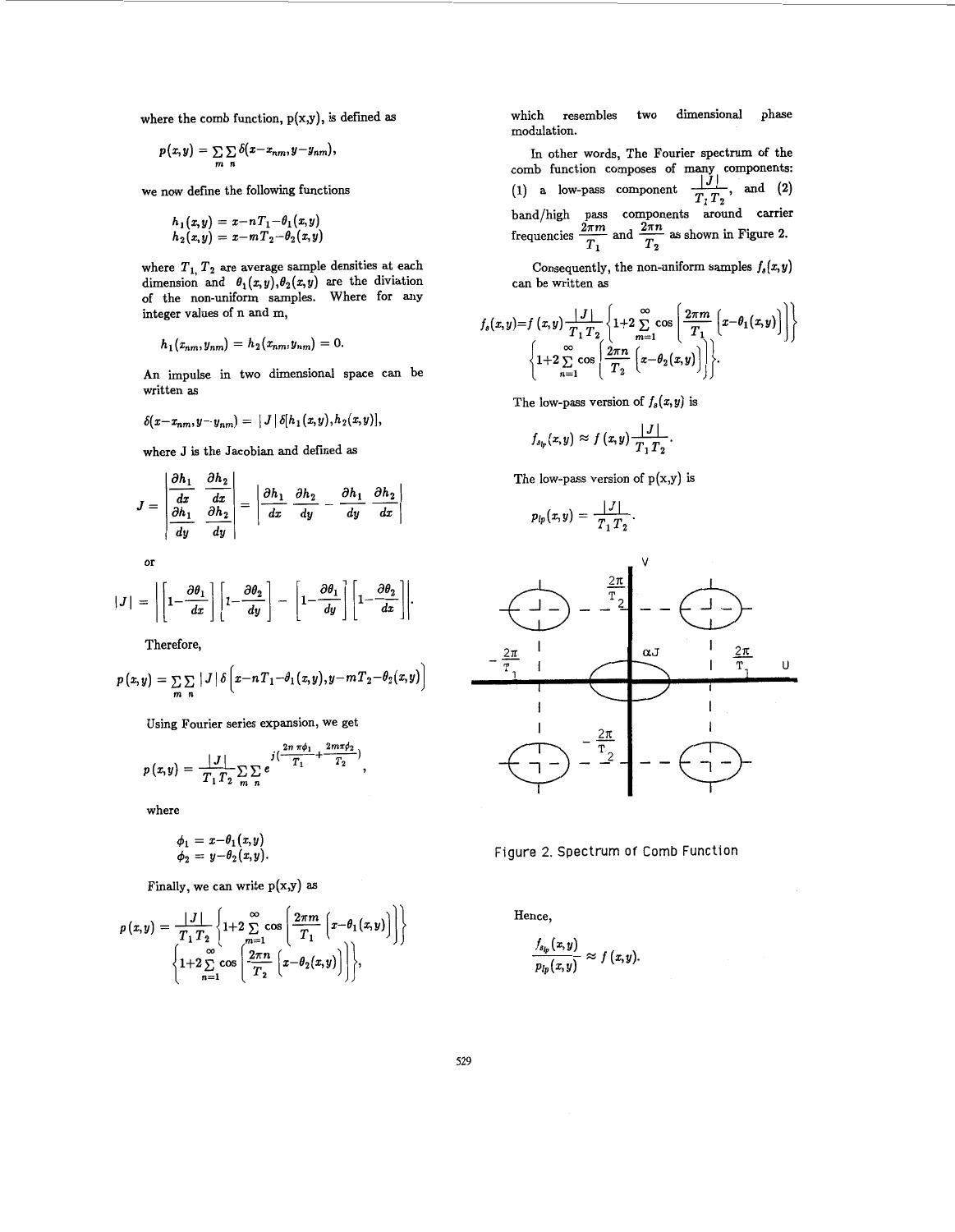This division is possible if the Jacobian function is not equal to zero. A sufficient tunction is not equal to zero. A sufficient<br>condition is satisfied when non-uniform samples<br>do not deviate by more than  $\frac{T}{\tau}$  for the (x,y) point distribution<sup>[7]</sup>. do not deviate by more than  $\frac{T}{2}$  for the (x,y)

# *111.* **SIMULATIONS**

The simulation results for both speech and image data are shown in Figure **3** and Figure **4.**  Result from the image data at **30** percent lost is illustrated in [Figure](#page-3-0) **7** , whereas Figure **5** and Figure 6 show the original and the corrupted image respectively. The speech data was oversampled at twice the Nyquist rate. The image data was band limitted using low-pass filter. The result was compared with the linear interpolation and iterative method **[121121[3].** From figure **3,** we can see that the division technique yields very good result when the sample lost is less than **30**  percent. At higher percent lost, the division method suffers from division by zero due to long erasure or burst error. Figure **4** shows comparision among various techniques including iterative method(for 10 iterations). At 30 percent lost, the division method gives the result equivalent to approximately **20** iterations.



Figure 3. Simulation Results From Speech Data



Figure 4. Simulation Result From Image Data



Figure *5* Original Bandlimited Signal



Figure 6 Signal At **30%** Missing Samples